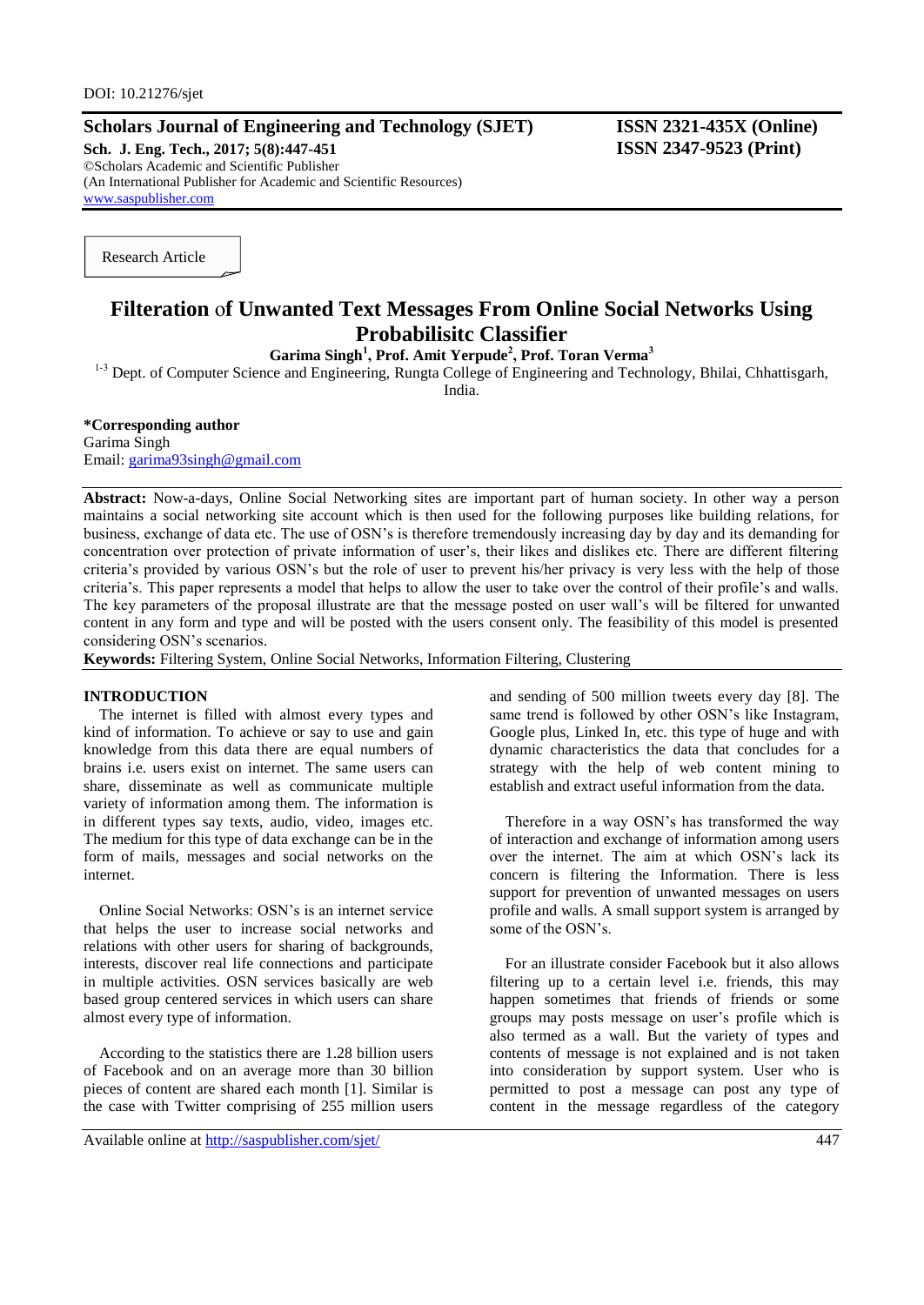associated with the message. The message content may be vulgar, political or personal and thus the data contained by the message no longer left private on public platform.

## **Filtered Wall Architecture**

The architecture of OSN services is a three-tier structure. It mainly consists of three layers

- 1. Social Network Manager (SNM)
- 2. Social Network Application (SNA)
- 3. Graphical User Interface (GUI)

#### **Social Network Manager**:

It persists the basic OSN related functionalities i.e., the user profiles and relationship management and also provide the information to the social network application layer.

#### **Social Network Application:**

To provide external social network application, the layer applies filtering rules (FR) and blacklists (BL). SNA layer composed of short text classifier and Content Base Message Filtering (CBMF). It is very important layer because the classifier distinguishes each message according to its content and CBMF filters the message according to filtering criteria and blacklist provided by the user. CBMF is used to select data item based on the correlation between the content of item and the user preferences.

#### **Graphical User Interface:**

It provides the interaction between the users and the system. Which user gives her input and is able to see published wall messages on social media. Moreover GUI also provides user the facility to apply filtering rules for his/her wall messages and helps to give list of BL user who is temporally prevented to publish messages on user's wall. The GUI also include of Filtered Wall (FW) where the user is able to see her desirable messages.

- After entering one of the user to the private wall, the user tries to post a message which has been captured by Filtered wall.
- A ML-based text classifier obtain data from the message content.
- Filtered wall uses data given by the classifier, along with data obtained from the user's profiles, to implement the filtering rules and blacklists techniques.
- Considering the result of the previous step, the result message will be filtered.

## **LITERATURE SURVEY**

Priyanka Salunkhe [1], focused on today various social networking sites are available which make people remain in constant touch with each other. Sharing any type of data has become easy. There are

Available online at<http://saspublisher.com/sjet/> 448

great advantages of such social networking sites excepting a few minor drawbacks like poor security which create huge problems to people when they were active on such sites. As we have seen Facebook allows users to post comment on another user's wall even when they were unknown to each other. But if that comment is a vulgar one then it may cause serious problem to user reputation. To avoid such a problem Information filtering is used to filter the content of the message.

R.Yasotha [2], focused on a new approach to automatically categorize text documents. Instead of the common practice of string matching approach used for automatic text document categorization this paper proposes a Latent Dirichlet allocation (LDA) based approach. Here the clusters identified by LDA are labeled based on the underlying natural clusters on the domain in concern. Proposed model was able to categorize unseen documents with an accuracy of 66.66%. The lack of accuracy is due to the limitation of classification on one level. The proposed approach can be extended to further lower levels and would be able to achieve greater accuracy.

Sunil Yadav [3], the goal of this paper was to provide an initial base line to build a filtered discussion forum on the most critical issues related to the online social networks. The development of the sample learning websites and blacklisted words table made the filtering easier. As blogs comment and feedback comments are concerned, our proposed work has worked successfully.

Swapnali V. Jadhav [4], have discussed the literature survey of the filtering system. We are developing a system to filter undesired messages from OSN walls. The wall that restricts the unwanted message called as the Filtered Wall (FW). In this report we discussed the idea about the system. Additionally, we studied strategies and techniques limiting the inferences that a user can do on the enforced filtering rules with the aim of bypassing the filtering system, such as for instance randomly notifying a message that should instead be blocked.

Marco Vanetti [5], have presented a system to filter undesired messages from OSN walls. The system exploits a ML soft classifier to enforce customizable content-dependent FR's. Moreover, the flexibility of the system in terms of filtering options is enhanced through the management of BLs. This work is the first step of a wider project. The early encouraging results we have obtained on the classification procedure prompt us to continue with other work that will aim to improve the quality of classification.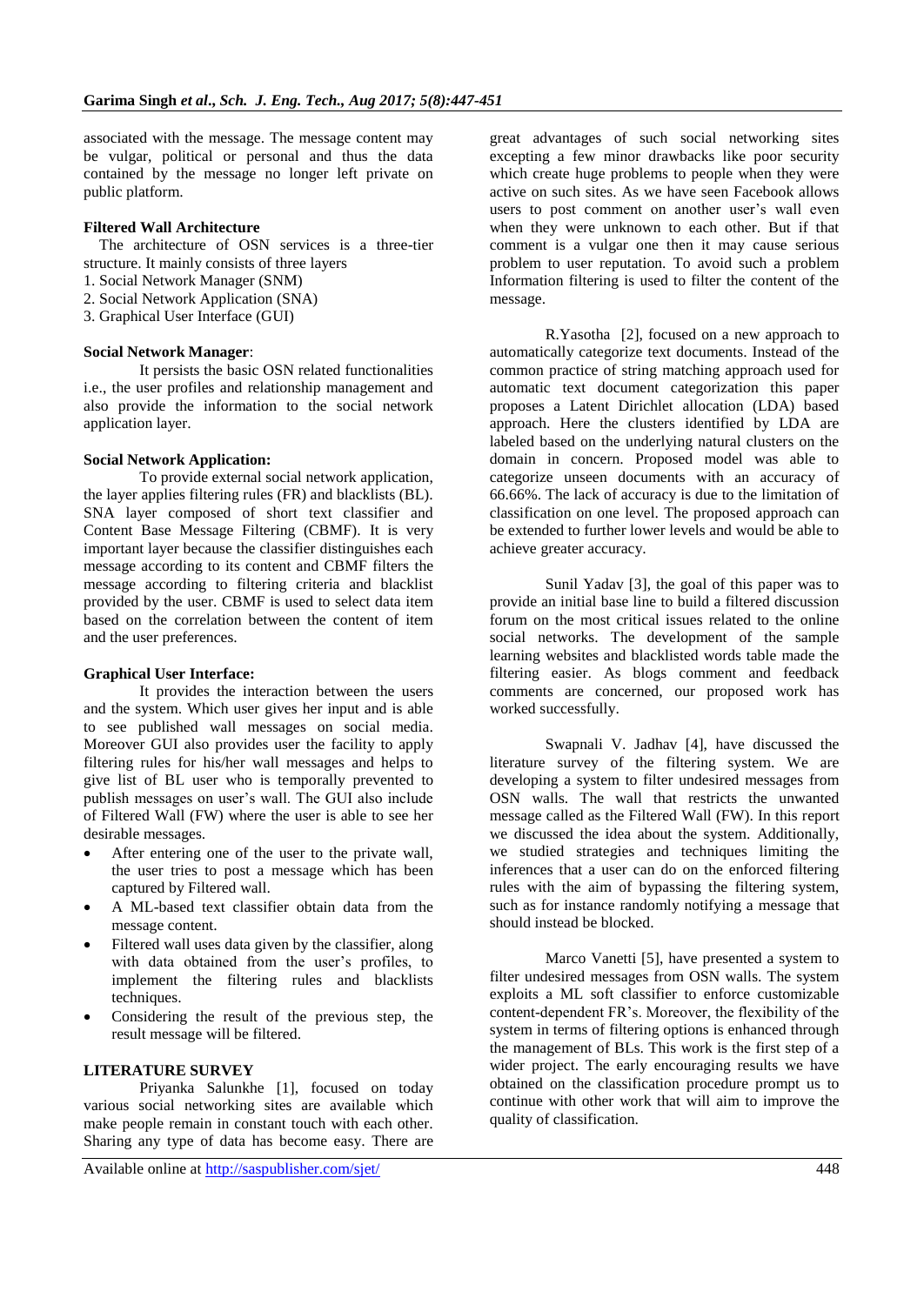#### **METHODOLOGY**

The system architecture work flow is presented in fig 1. We have created a Facebook like website where user can sign-in and posts comments and send friend request to each other. Proposed framework is divided into various modules:

- 1. Extremely Short Text Classifier
- 2. Filtering Rules
- 3. Filtered Wall



**Fig***-***1: Shows the system work flow**

#### **Extremely Short Text Classifier**

Filtering of posts and comments are important in any social networking websites. The filtering rule must be powerful to recognize the spammer and nonspammer effectively. We have used Naïve Bayes algorithm for short text classification into spam category using probability distribution. The category are presented below:

- i. Vulgar Words
- ii. Violence Words
- iii. Offensive Words
- iv. Hate Words
- v. Sexual Words

Our framework effectively classifies the comments and posts in the above categories.

#### **Filtering Rules**

It is the collection of words which are collected from online in various categories mention above. The framework looks into the database for these words and apply probability distribution algorithm.

#### **Filtered Wall**

Filtered call contains the comments and posts filtered by applying probability distribution method. It contains text in only two cases:

Case: 01: The posts do not contain any spam messages. Case 02: The user has approved the spam messages by accepting that it is not a spam.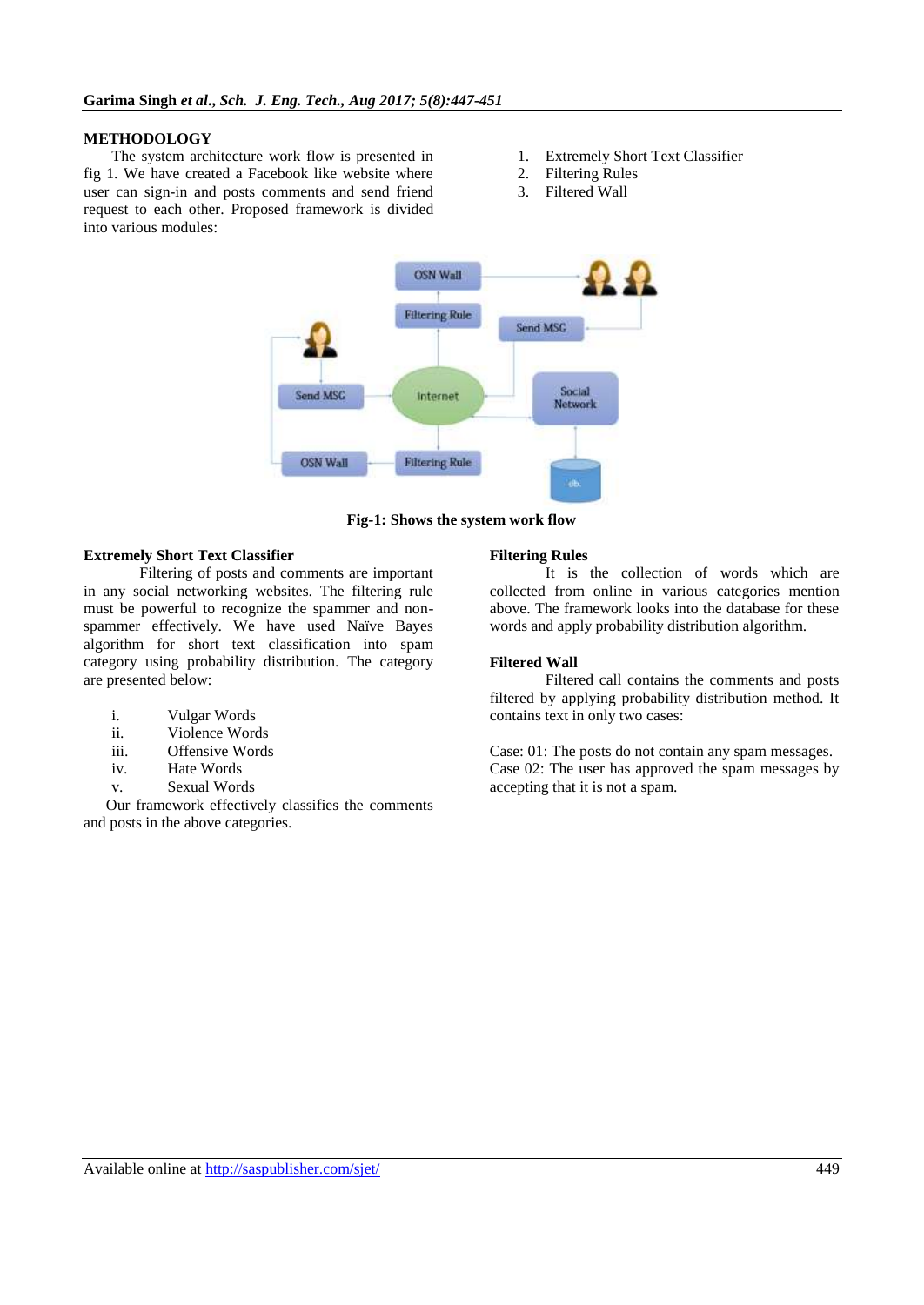| <b>SHORT TEXT</b> |                                |             |
|-------------------|--------------------------------|-------------|
|                   |                                |             |
| <b>DESCRIPTON</b> |                                |             |
|                   |                                |             |
|                   |                                |             |
|                   |                                | <b>STCD</b> |
|                   |                                |             |
|                   |                                |             |
|                   |                                |             |
|                   |                                |             |
|                   |                                |             |
|                   | <b>DESCRIBE FILTERING RULE</b> |             |
|                   |                                |             |
| <b>RULE</b>       | <b>BLOOD</b>                   |             |
|                   |                                |             |
| <b>CATEGORY</b>   |                                |             |
|                   | <b>VULGAR</b>                  |             |
|                   | <b>VIOLENCE</b>                |             |
|                   | <b>OFFENBIVE</b>               |             |
|                   | HATE<br><b>SEXUAL</b>          | ь           |

**Fig***-***2***:* **Snapshot of storage of filtering rules**

# **RESULT**

We have utilized Visual Studio for modeling our experiment. The replica of Facebook alike website is designed and algorithm is executed.

Firstly, the user A sends message to the B. Before it appears on the user B walls, the proposed framework firsts check with algorithm that the message is spam or not. If it contains some of the spam messages

than it will be blocked otherwise it will be displayed onto the wall.

Secondly, when user B logs in, the use can see the blocked messages from the blocked section. From there, the user can accept the post or can also deny the posts to be posted on wall. Fig. 2 shows the snapshot of detected spam probability.

| <b>Post TO FILTER</b>            |                |                                             |
|----------------------------------|----------------|---------------------------------------------|
| hai welcome how are you ? stupid |                |                                             |
| DETECTION STATUS                 |                | <b>POST CLASSIFICATION</b>                  |
| VULGAN WORDIN !                  | 0%             |                                             |
| Violativita Wombish:             | 0.51           | De You Want Post ties Missage on Your Wall. |
| OFFENSIVE WORD(S) : 0%           |                | Asset to Post                               |
| HATE WORD(0)                     | 0.02631579%    |                                             |
| SEXUAL WORDIN 1                  | O <sup>N</sup> | <b>CECLINETHIS POST</b>                     |

**Fig***-***2: shows the snapshot of filtration process**

## **CONCLUSION**

This paper presents approach for filtration of the online social network posts and comments. Our framework effectively utilizes the probability distribution algorithm and filtering rules to detect spammers or to prevent user wall from being abused.